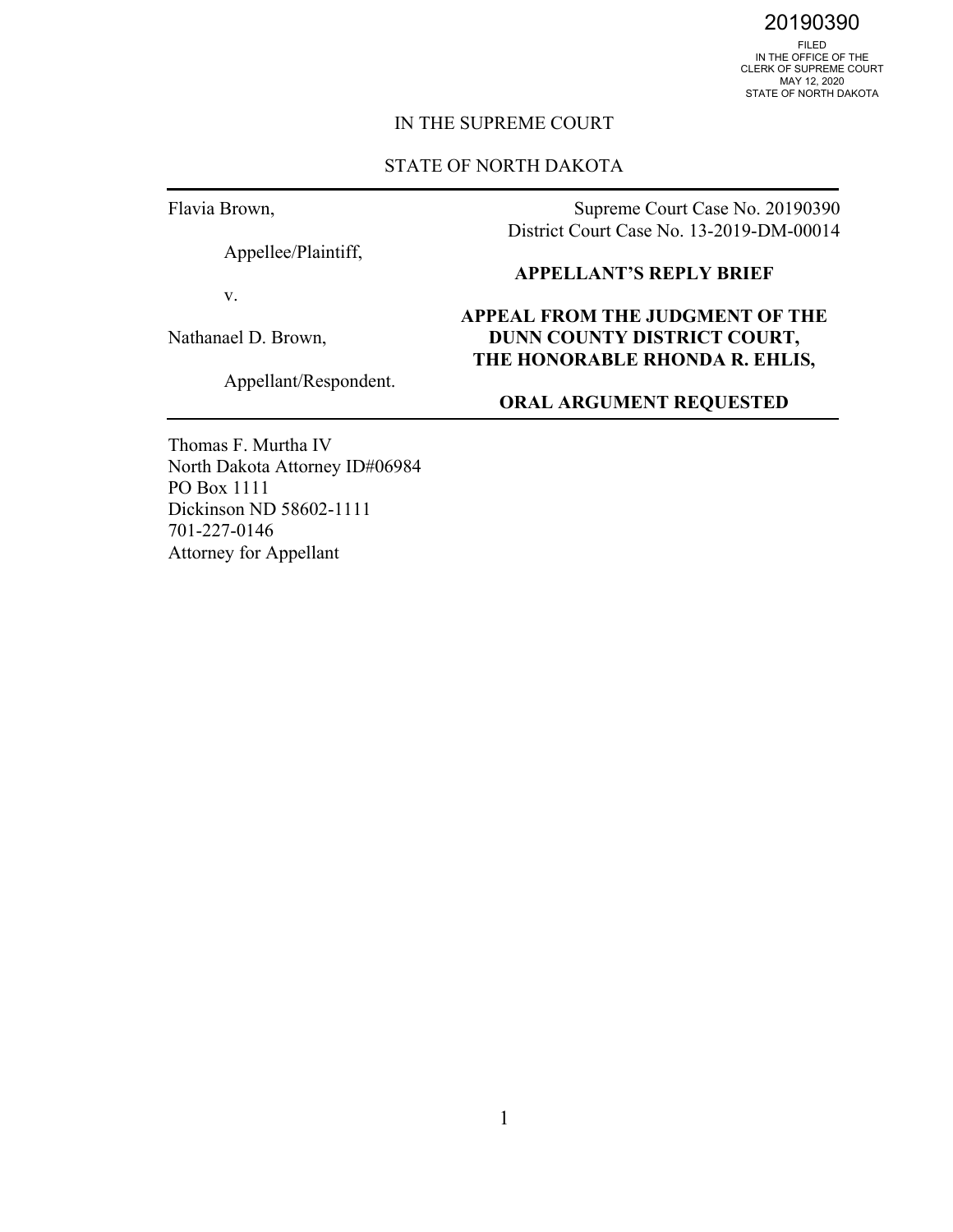## [¶1] TABLE OF CONTENTS

| By paragraph                                                                                                                                                   |
|----------------------------------------------------------------------------------------------------------------------------------------------------------------|
|                                                                                                                                                                |
| I. Pursuant to N.D.C.C. § 14-07.1-02 the Appellant, Nathanael Brown, did have a<br>right a full hearing that included the right to testify and cross-examine 4 |
| II. Nathanael did not waive an appeal issue by not making an objection to the District                                                                         |
|                                                                                                                                                                |
|                                                                                                                                                                |
|                                                                                                                                                                |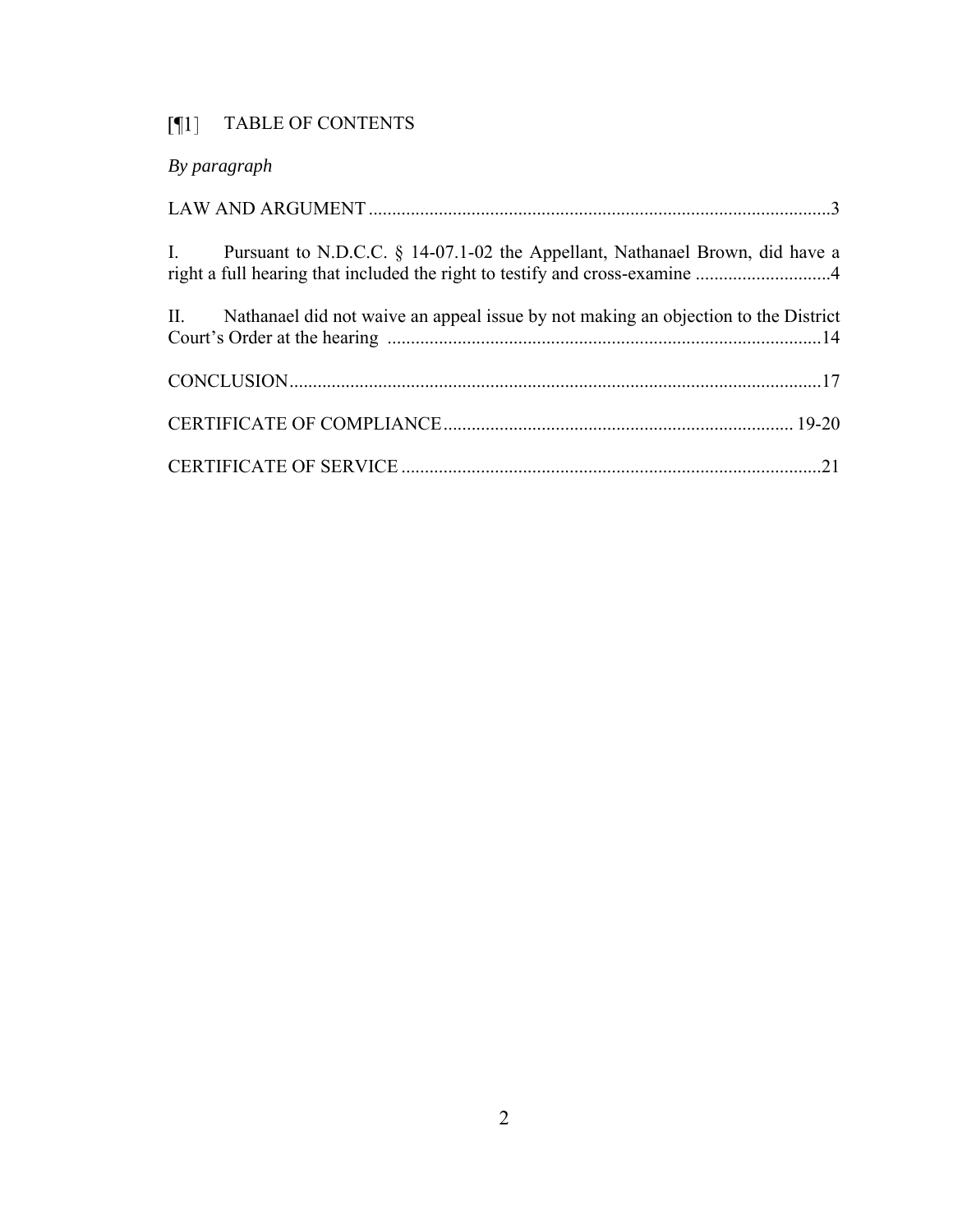## **TABLE OF AUTHORITIES**

### **UNITED STATES SUPREME COURT**

| Brookhart v. Janis,              |
|----------------------------------|
|                                  |
| California v. Green,             |
|                                  |
| Lilly v. Virginia,               |
|                                  |
| <b>NORTH DAKOTA</b>              |
| Cusey v. Nagel,                  |
|                                  |
| Gullickson v. Kline,             |
|                                  |
| Millang v. Hahn,                 |
|                                  |
| Peters-Riemers v. Riemers,       |
|                                  |
| Sandbeck v. Rockwell,            |
|                                  |
| Skadberg v. Skadberg,            |
|                                  |
| State v. Bartkowski,             |
|                                  |
| Wetzel v. Schlenvogt,            |
|                                  |
| <b>NORTH DAKOTA CENTURY CODE</b> |
|                                  |
|                                  |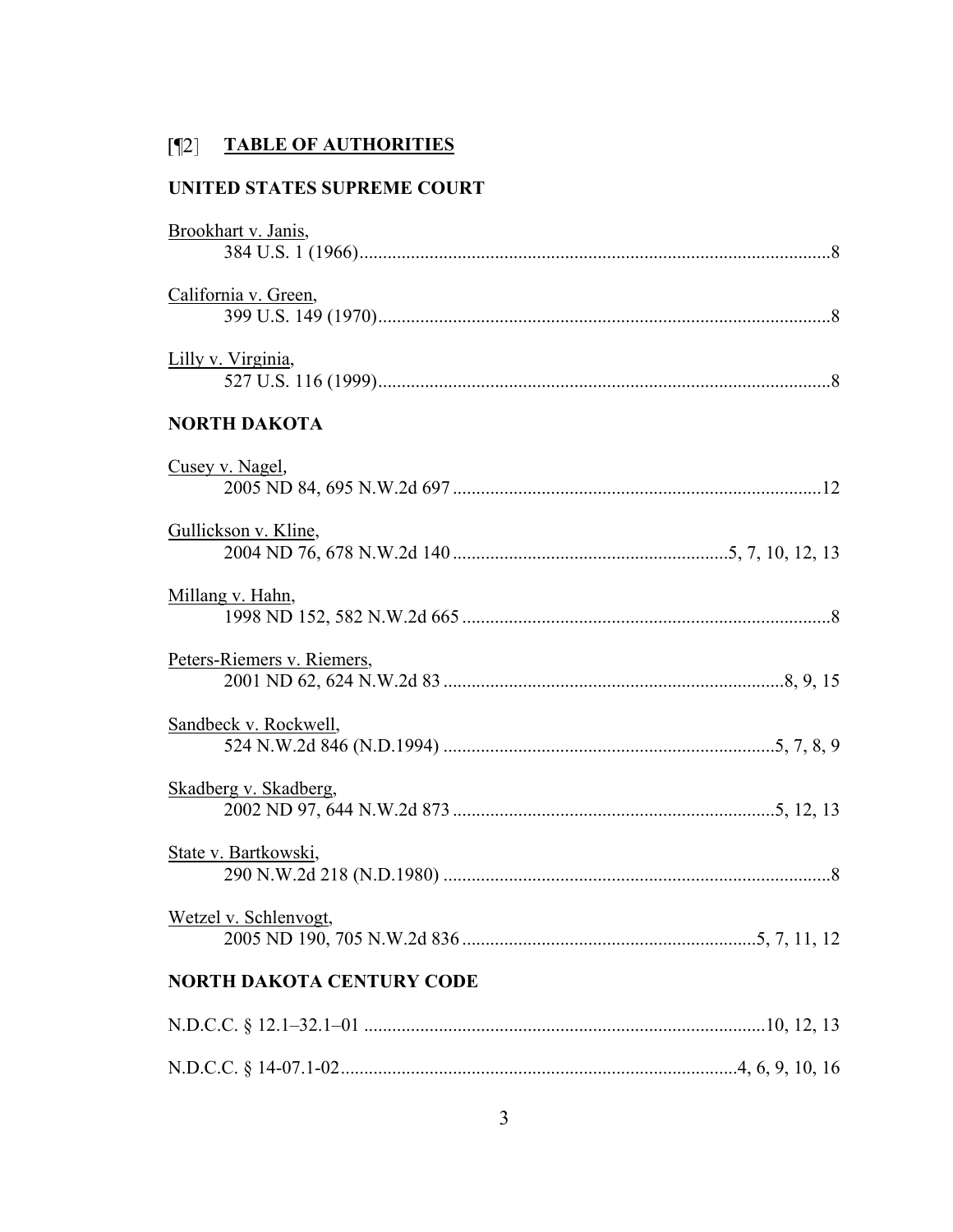## NORTH DAKOTA RULES OF CIVIL PROCEDURE

| <b>NORTH DAKOTA RULES OF EVIDENCE</b> |  |
|---------------------------------------|--|
|                                       |  |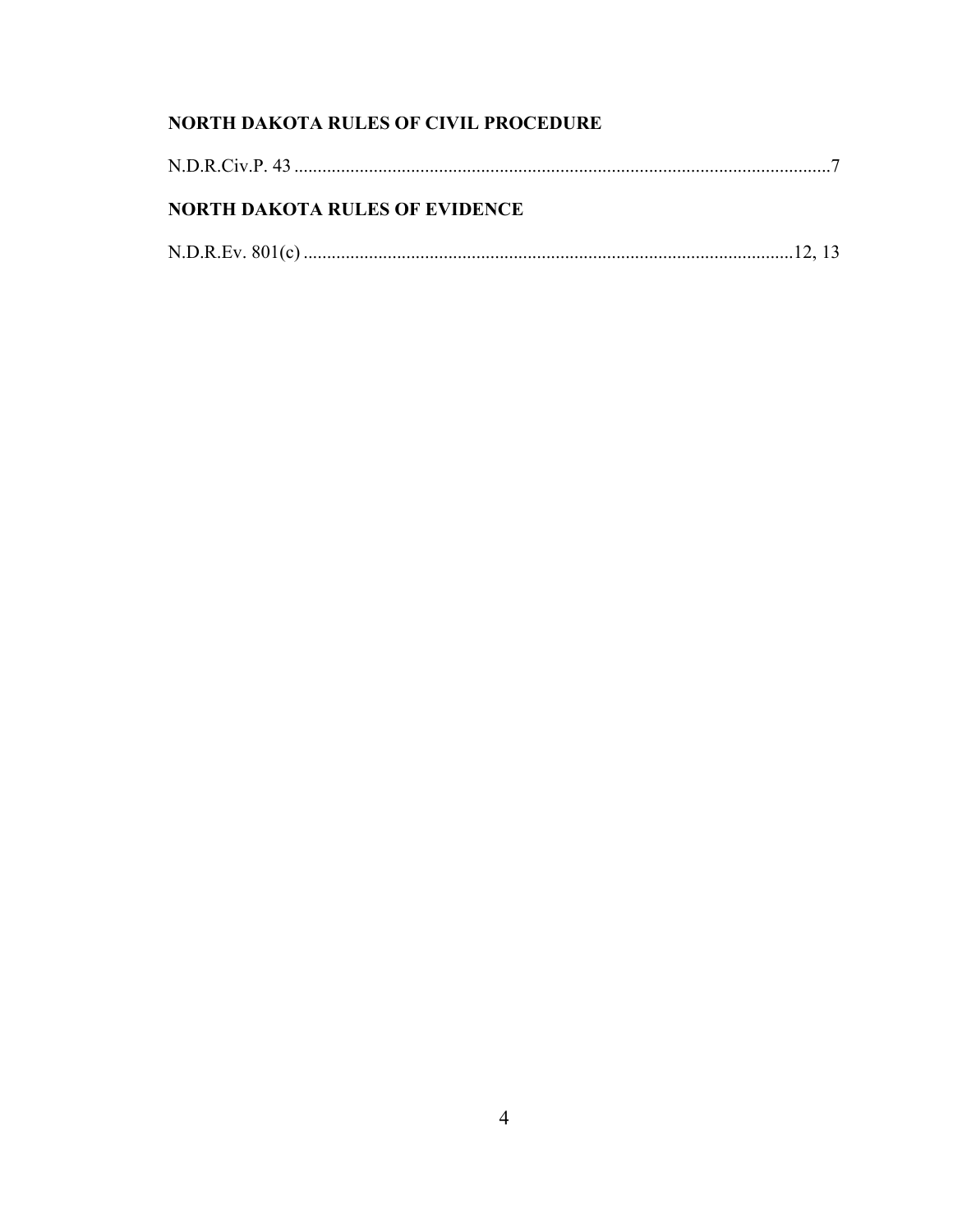#### $\lceil \P \rceil$ **LAW AND ARGUMENT**

#### $\lceil \P 4 \rceil$ **I. Pursuant to N.D.C.C. § 14-07.1-02 the Appellant, Nathanael Brown, did have a right a full hearing that included the right to testify and cross-examine.**

 $\lceil \P 5 \rceil$ In his concurring opinion in Skadberg v. Skadberg, 2002 ND 97, ¶ 20, 644 N.W.2d 873, 877 Justice Sandstrom explained that "Sandbeck v. Rockwell, 524 N.W.2d 846 (N.D.1994), relied on by the majority, remains a blight on our jurisprudence." The Appellee, Flavia Brown (Flavia) relies on that blight on our jurisprudence, Sandbeck, to argue that it was not an error for the District Court to deny Nathanael the right to testify or cross examine witnesses at the domestic violence protection order hearing and then further argues for this court to consider Sandbeck to the exclusion of Gullickson v. Kline, 2004 ND 76, 678 N.W.2d 138 and Wetzel v. Schlenvogt, 2005 ND 190, 705 N.W.2d 836.

 $[96]$ Regarding a domestic violence protection order N.D.C.C. § 14-07.1-02(1) states that "[a]n action for a protection order commenced by a verified application alleging the existence of domestic violence may be brought in district court . . .." Before a District Court may issue a domestic violence protection order N.D.C.C. § 14-07.1-02(4) requires in relevant part that "[u]pon a showing of actual or imminent domestic violence, the court may enter a protection order after due notice and full hearing."

The North Dakota Supreme Court in Sandbeck determined that despite the  $\sqrt{17}$ language of the statute calling the proceeding for a domestic violence protection order an "action" and further requiring a "full hearing" instead of just a "hearing" the proceeding was not an "action" but rather is only a "hearing" and therefore evidence is to be heard according to N.D.R.Civ.P. 43 for a hearing which allows for hearing the matter on affidavits and doing so would be considered a "full hearing." Justice Sandstrom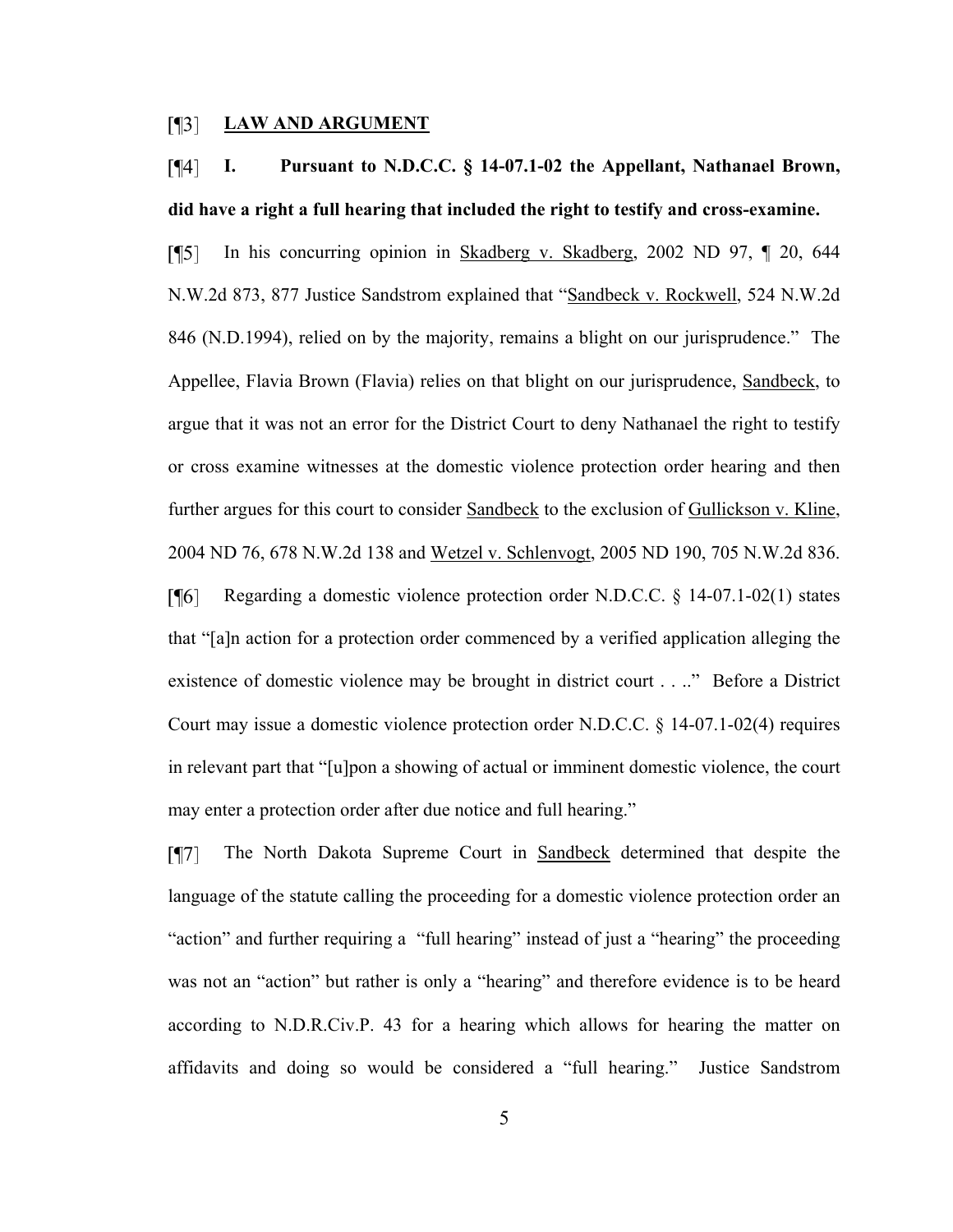explained the majority's mistake in his dissent in Sandbeck and Nathanael argues it is now time to correct the blight on our jurisprudence and instead continue to follow the path set by the North Dakota Supreme Court in Gullickson v. Kline, 2004 ND 76, 678 N.W.2d 138 and Wetzel v. Schlenvogt, 2005 ND 190, 705 N.W.2d 836 and apply the same due process requirements to domestic violence protection order proceedings as are applied to disorderly conduct restraining order proceedings.

The United States Supreme Court has recognized cross-examination is  $\sqrt{18}$ "the 'greatest legal engine ever invented for the discovery of truth.' " Lilly v. Virginia, 527 U.S. 116, 124, 119 S.Ct. 1887, 144 L.Ed.2d 117 (1999) (citing California v. Green, 399 U.S. 149, 158, 90 S.Ct. 1930, 26 L.Ed.2d 489 (1970)).

This Court has stated: "The right [to cross-examine] is absolute and the denial of the right as to material evidence is prejudicial error requiring a new trial." State v. Bartkowski, 290 N.W.2d 218, 219 (N.D.1980) (citations omitted). The "complete denial of cross-examination" is "constitutional error of the first magnitude." Id. (citing Brookhart v. Janis, 384 U.S. 1, 3, 86 S.Ct. 1245, 16 L.Ed.2d 314 (1966)). Not only is this right guaranteed in criminal cases, it is also cognizable in civil cases. See Knoepfle v. Suko, 108 N.W.2d 456 (N.D.1961); see also Millang v. Hahn, 1998 ND 152, ¶¶ 8–9, 582 N.W.2d 665 (concluding denial of crossexamination in a remedial or punitive sanction contempt hearing is an abuse of discretion).

Peters-Riemers v. Riemers, 2001 ND 62, ¶¶ 36-37, 624 N.W.2d 83, 92 (Justice

Sandstrom concurring and dissenting). Justice Sandstrom in Peters-Riemers continued to explain how it is a denial of due process to deny cross examination in a domestic violence protection order proceeding noting that "[t]he lack of lucidity in the majority's analysis is striking. A civil litigant is afforded the right to cross-examine. Id.; see also Millang, 1998 ND 152, ¶ 8, 582 N.W.2d 665." Justice Sandstrom in Peters-Riemers also reiterated from his dissent in Sandbeck that "Respondents in a domestic violence action have the right to testify and present relevant evidence." Peters-Riemers, ¶ 47.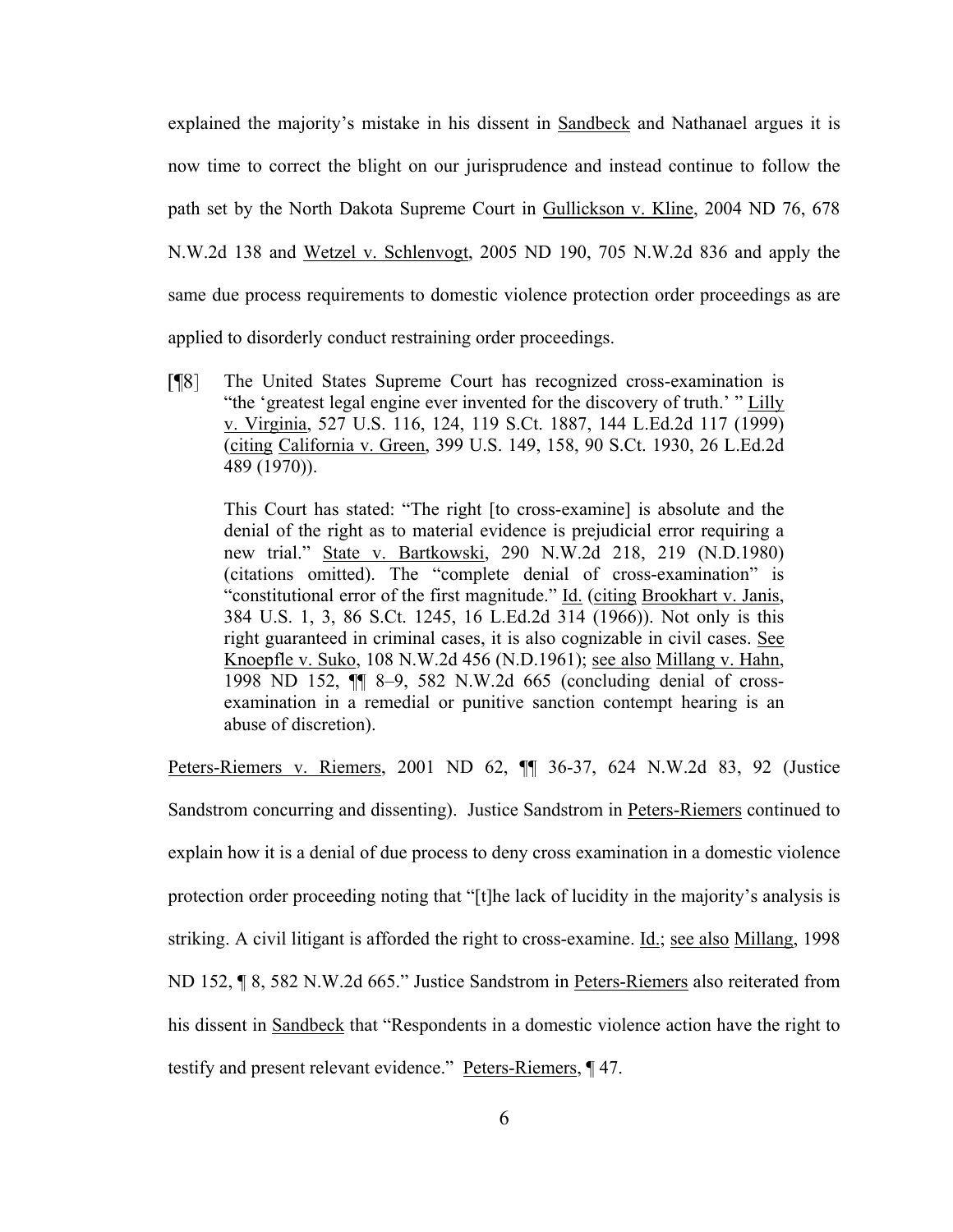#### $\sqrt{9}$ Note that

unlike the respondent in Sandbeck v. Rockwell*,* 524 N.W.2d 846 (N.D.1994), Riemers was permitted to testify even though he had not previously filed an affidavit. The temporary domestic violence protection order served on Riemers stated he could appear at the hearing on March 14, 2000, to "explain why [Peters–Riemers'] request for a permanent domestic violence protection order should not be granted."

Peters-Riemers v. Riemers, 2001 ND 62, 624 N.W.2d 83, 88. Unlike Riemers, Nathanael was not permitted to testify even though he had been served a temporary domestic violence protection order that stated he "may appear and explain why the Petitioner's request for a permanent domestic violence protection order should not be granted." The District Court stated on the record that that "the statute does not require a full hearing. The statue requires you - the ability to request an evidentiary hearing." T 6:4-6. This further shows that the District Court denied Nathanael due process at every opportunity and misinterpreted N.D.C.C.  $\S$  14-07.1-02(4) which actually states that a "full hearing" is required before the court can enter a protection order.

The same factors that brought the North Dakota Supreme Court to determine that due process requires the right to have testimony and cross examine witnesses in a disorderly conduct restraining order proceeding apply to a domestic violence protection order proceeding. A disorderly conduct restraining order "typically restricts the respondent's right to be in certain places and subjects the respondent to criminal penalties and arrest without a warrant." Gullickson v. Kline, 2004 ND 76, ¶ 8, 678 N.W.2d 138, 140 (citing N.D.C.C. § 12.1–32.1–01(7), (8)). The same is true for a domestic violence protection order only that a subsequent violation is a felony. N.D.C.C. § 14-07.1-06. Copies of both orders are sent to local law enforcement agencies, which are authorized to disseminate the information to all of their officers. N.D.C.C.  $\S$  12.1–31.2–01(9);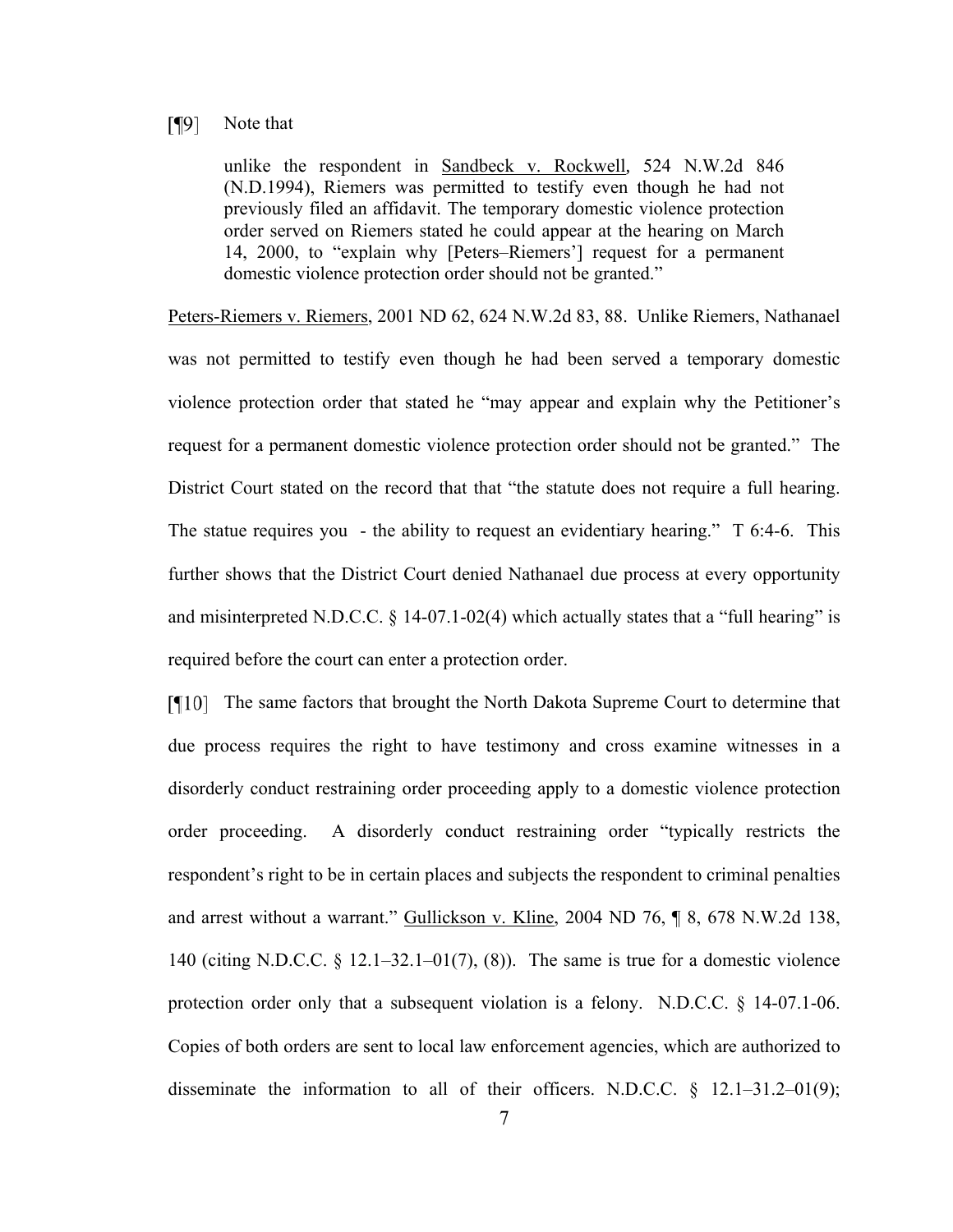N.D.C.C. § 14-07.1-02(10). Clearly if these interests create a due process right to a full and fair hearing that includes the right to testify and cross examine witnesses before issuance of a disorderly conduct restraining order beyond the fourteen-day temporary order they must also create a due process right to a full and fair hearing that includes the right to testify and cross examine witnesses before issuance of a domestic violence protection order beyond the fourteen-day temporary order.

Flavia argues that Nathanael had no right to testify at the hearing and basically was only allowed to present evidence by affidavit. The District Court stated on the record that Nathanael could proceed by affidavit or an evidentiary hearing and because he did not file a timely affidavit or timely request an evidentiary hearing he got neither. T. 4:15-6:10. The District Court did not explain the deadline to request an evidentiary hearing and simply stated it was the same as the deadline to file an affidavit however none of the hearing notices indicate there is a deadline to request an evidentiary hearing. The District Court heard no testimony and used the petition to prove the allegation, did not allow Nathanael to testify, cross examine, or even make a closing argument. This was an abuse of discretion, "[a] district court abuses its discretion when it acts arbitrarily, capriciously, or unreasonably." Wetzel v. Schlenvogt, 2005 ND 190, ¶ 22, 705 N.W.2d 836, 843.

As previously argued the hearing procedures that provide due process for a disorderly conduct restraining order proceeding should also apply to a domestic violence protection order proceeding.

Before a restraining order may be granted, the petitioner's case must be proven before the court in a full hearing. N.D.C.C.  $\S$  12.1–31.2–01(4). This Court has stated that the "full hearing" that must accompany a disorderly conduct restraining order is a " 'special summary proceeding,'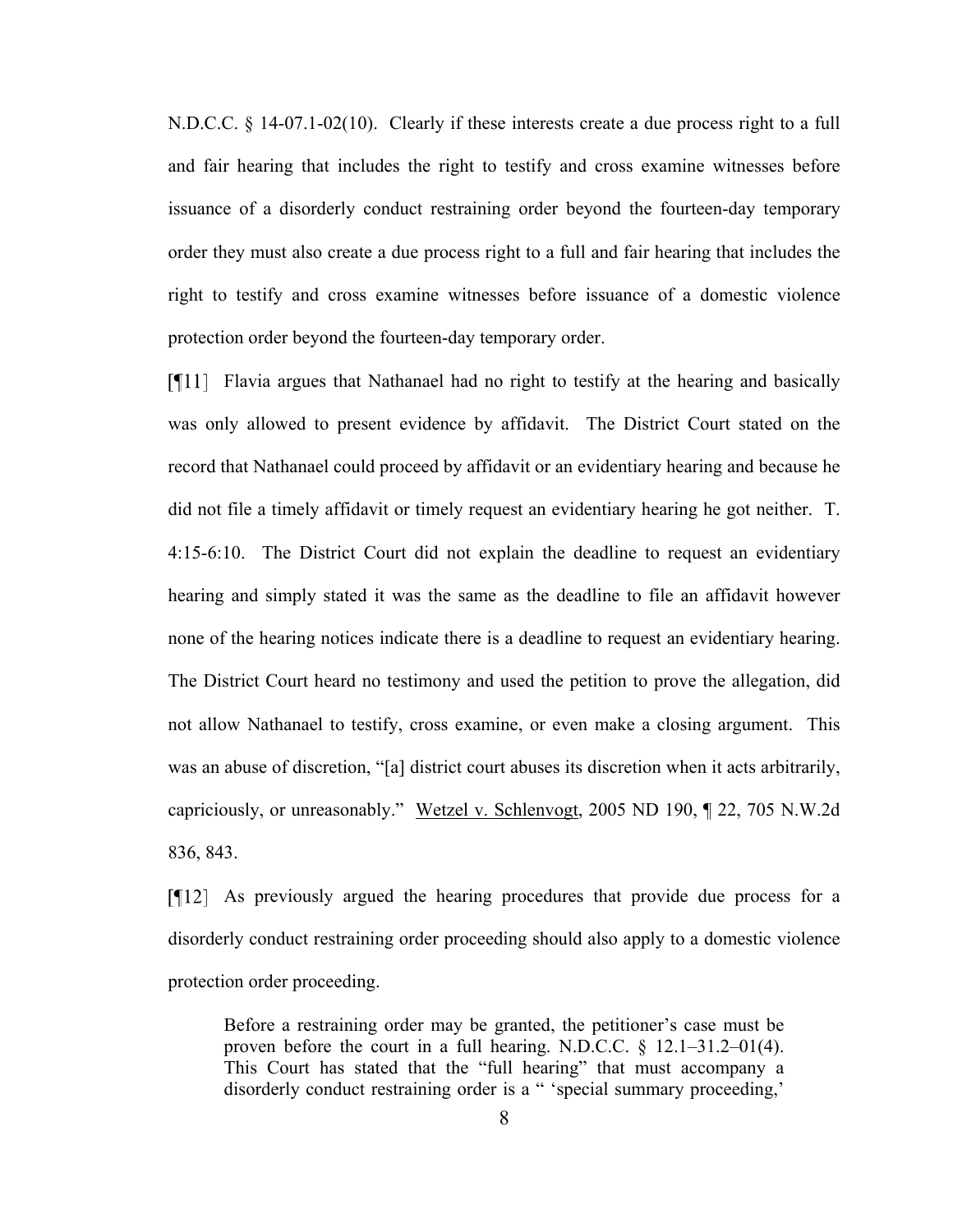intended to 'quickly and effectively combat volatile situations before any tragic escalation.' " Gullickson, 2004 ND 76, ¶ 8, 678 N.W.2d 138 (quoting Skadberg, 2002 ND 97, ¶ 13, 644 N.W.2d 873). This Court also noted, because of the restraint and stigma that a restraining order places on the respondent, due process requirements must be met. Id. The petitioner must prove his petition through testimony, rather than by affidavits alone, with an opportunity for cross-examination. Cusey v. Nagel, 2005 ND 84, ¶ 15, 695 N.W.2d 697. Furthermore, petitions and affidavits themselves are inadmissible hearsay under N.D.R.Ev. 801(c). Id.

Wetzel v. Schlenvogt, 2005 ND 190, ¶ 23, 705 N.W.2d 836, 843–4. Because the District

Court allowed the petitioner, Flavia, to prove her petition by the petition alone and did not allow Nathanael to cross examine Flavia or testify the District Court abused its discretion and denied Nathanael due process. The procedure used by the District Court was not a full hearing, Nathanael was not provided an opportunity to even object to the Court using the petition to prove the allegation and the District Court used inadmissible hearsay (because Falvia did not testify, N.D.R.E. 801(c)) and did not provide Nathanael an opportunity to object or make a closing argument. Id.

We have held that a trial court conducts a "full hearing" on a disorderly conduct restraining order petition by accepting affidavits and allowing cross-examination, at least when the parties raise no objection to the form of the hearing. Skadberg, 2002 ND 97, ¶ 14, 644 N.W.2d 873. Cusey did not object to the form of the hearing. Nevertheless, we believe the better practice is to allow the petitioner to present evidence through his own or other persons' testimony, rather than through the affidavit accompanying the petition. The "primary purpose of an evidentiary hearing is to allow the parties to present evidence through testimony and allow the factfinder to hear and view the witnesses, assess their credibility, and thereby resolve factual disputes." Gullickson, 2004 ND 76, ¶ 17, 678 N.W.2d 138. This purpose is undermined when one of the parties to the proceeding is limited to presenting evidence in his case in chief only by affidavit. Also the affidavits often contain hearsay, which must be disregarded. While a petitioner cannot through testimony raise new allegations without notice to the respondent, id. at  $\P$  12, the allegations in the petition should be established through sworn testimony of the petitioner and other witnesses at the time of the hearing, and the respondent and other witnesses should have an opportunity to respond to the petitioner's allegations with admissible evidence. The petition and affidavit itself is hearsay, since it is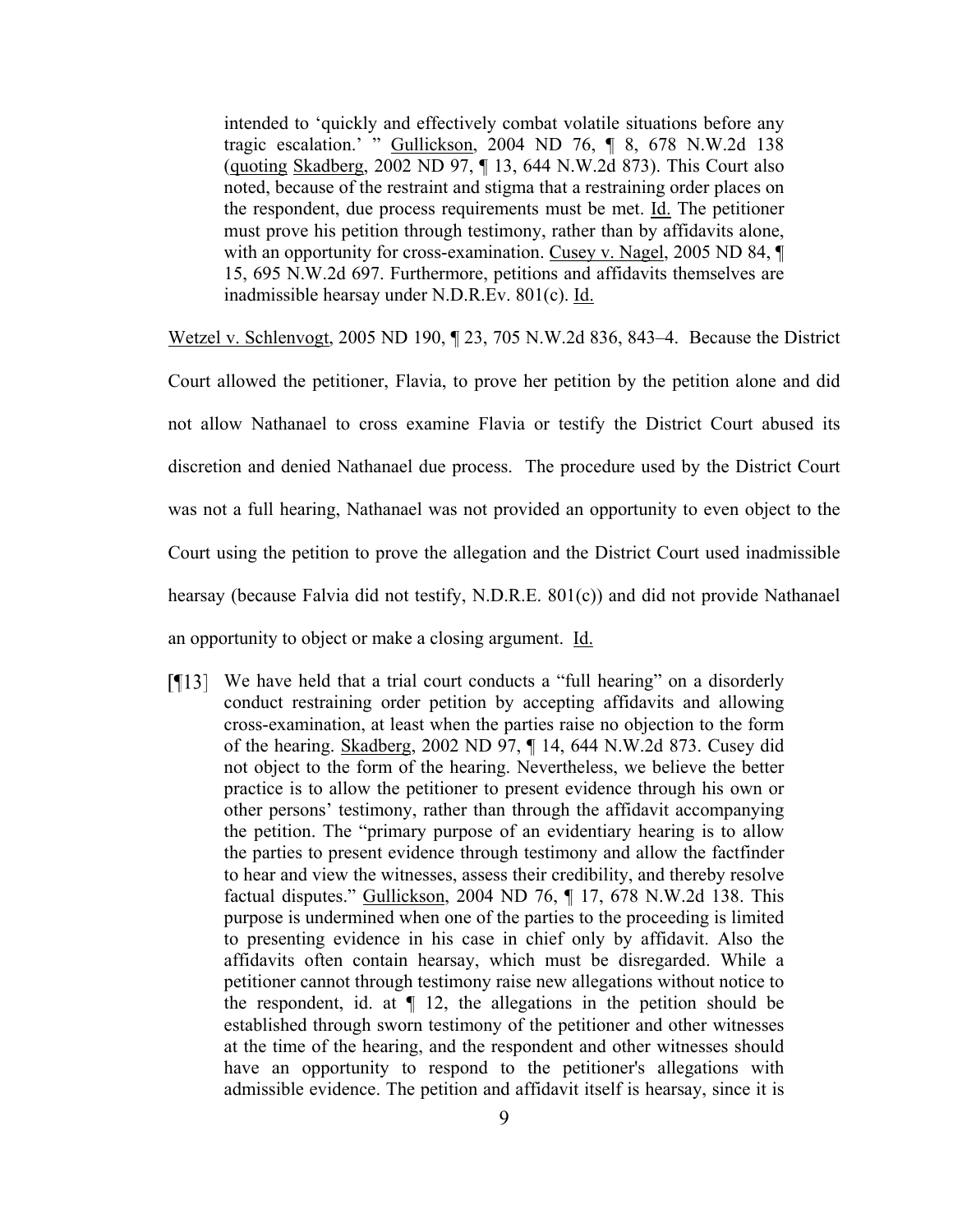an out-of-court statement made to prove the truth of the allegations, and is not admissible in evidence under N.D.R.Ev. 801(c). No written response of the respondent is provided for in N.D.C.C. § 12.1–31.2–01(5), and a hearing on the petition should, at a minimum, require the petitioner to prove the allegations by admissible evidence at the hearing, and provide an opportunity for the respondent to appear and contest the issuance of a restraining order by offering admissible evidence in opposition to the petitioner's claims. Although the disorderly conduct restraining order statute "seek[s] to quickly and effectively combat volatile situations before any tragic escalation," Skadberg, at  $\P$  13, the concern for expeditious proceedings should not override the need to fairly resolve factual disputes.

Cusey v. Nagel, 2005 ND 84, ¶ 15, 695 N.W.2d 697, 702–03. There is no requirement for a written response from the respondent in a proceeding pursuant to N.D.C.C. § 14- 07.1-02 therefore the District Court should have allowed Nathanael some due process but instead used a procedure that resulted in making a decision based on inadmissible hearsay. The order of the District Court must therefore be reversed.

# **II. Nathanael did not waive an appeal issue by not making an objection to the District Court's Order at the hearing.**

Consistent with her argument to deny Nathanael due process Flavia argues that Nathanael never objected to the Order prohibiting him from possessing firearms and therefore waived the issue on appeal. Appellee's Brief ¶23. Flavia's argument is frivolous and has no foundation in law or fact because once the District Court made her order there is no requirement that an objection be made to the conditions imposed by the order or the litigant waives the issue on appeal; that is the purpose of an appeal. Further, Flavia's argument has no credibility because she fabricated a requirement that Nathanael had to object to the District Court's Order or he waived the appeal issue that there was no probable cause to issue the order by conflating her fabrication with her citation to Peters-Riemers v. Riemers, 2001 ND 62, ¶23. As a factual matter the proceeding was supposed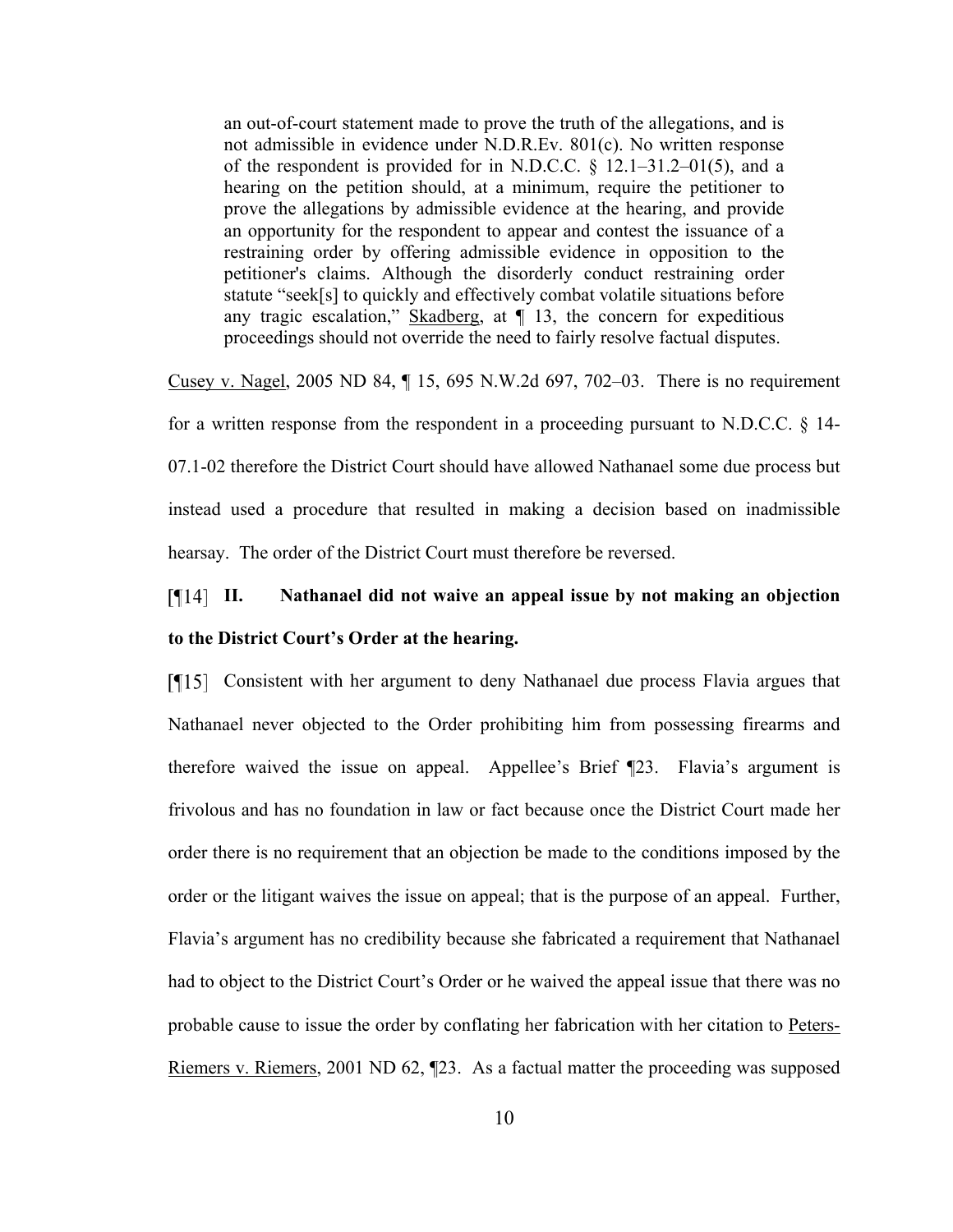to be an opportunity for the parties to have the Court decide a disputed matter and Flavia never contended in her petition that Nathanael should be prohibited from possessing firearms so her factual argument to the contrary is specious as best.

[ $\P$ 16] Nathanael had argued that pursuant to N.D.C.C. § 14-07.1-02(4)(g) before the District Court can require a respondent in a Domestic Violence Protection Order to surrender for safekeeping any firearm the District Court must first find probable cause to believe that the respondent is likely to use, display, or threaten to use the firearm or other dangerous weapon in any further acts of violence. Flavia did not respond to the merits of Nathanael's argument therefore it can be assumed Flavia agrees with Nathanel and the District Court's order should be reversed because there was no evidence presented at the hearing to support a finding that there was probable cause to believe that Nathanael is likely to use, display, or threaten to use a firearm or dangerous weapon in any further acts of violence.

#### [¶17] **CONCLUSION**

As Nathanel has explained the District Court misinterpreted the domestic violence statute and that interpretation is a question of law, fully reviewable on appeal. A finding of fact is clearly erroneous if it is induced by an erroneous view of the law, if no evidence supports it, or if, on the entire record, the reviewing court is left with a definite and firm conviction a mistake has been made. Based on the forgoing arguments and law Nathanael respectfully requests that the District Court's Order for a Domestic Violence Protection Order be reversed.

Dated: May 12, 2020  $\sqrt{s}$  Thomas F. Murtha IV Thomas F. Murtha IV (06984) PO Box 1111 Dickinson ND 58602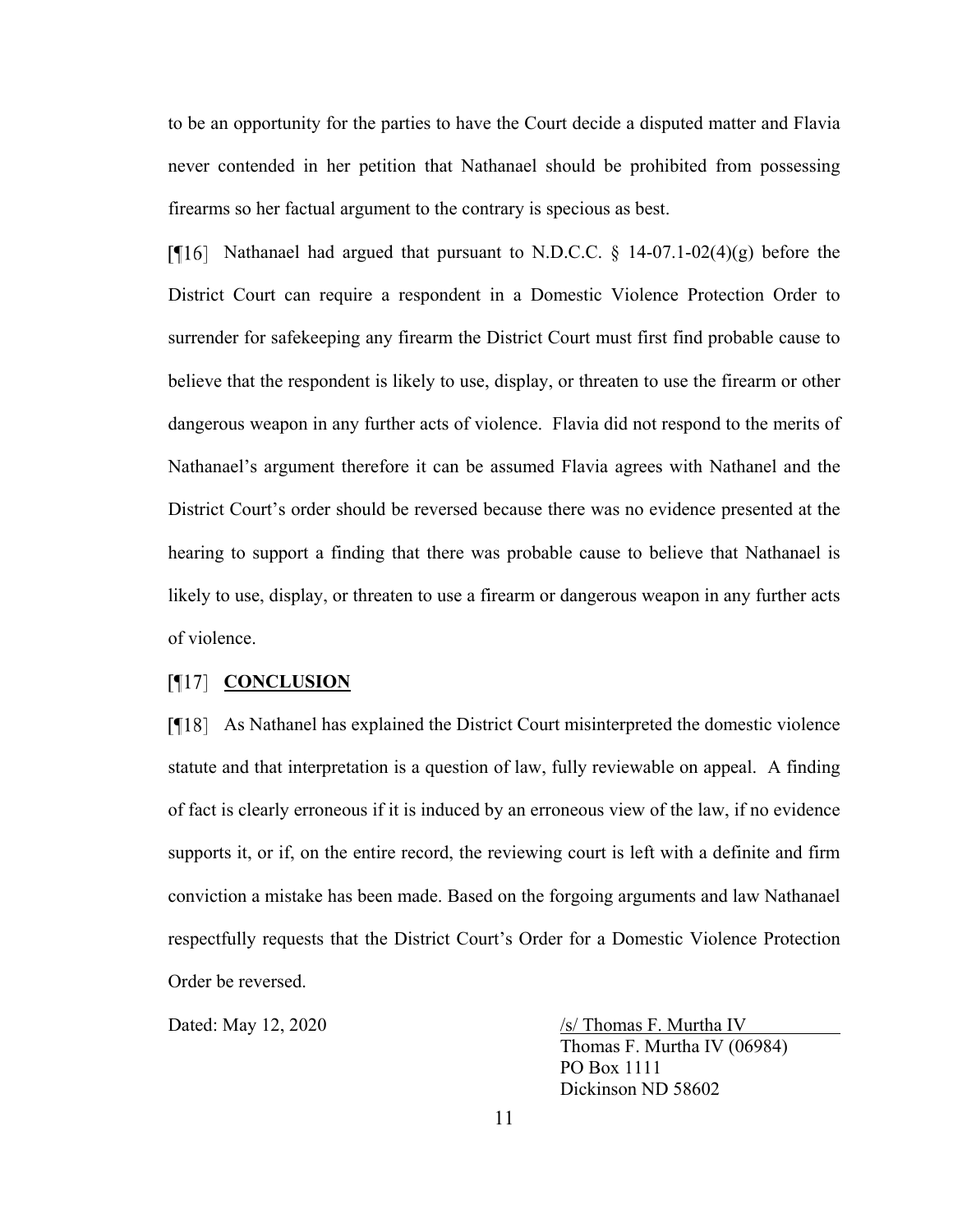701-227-0146 murthalawoffice@gmail.com Attorney for Appellant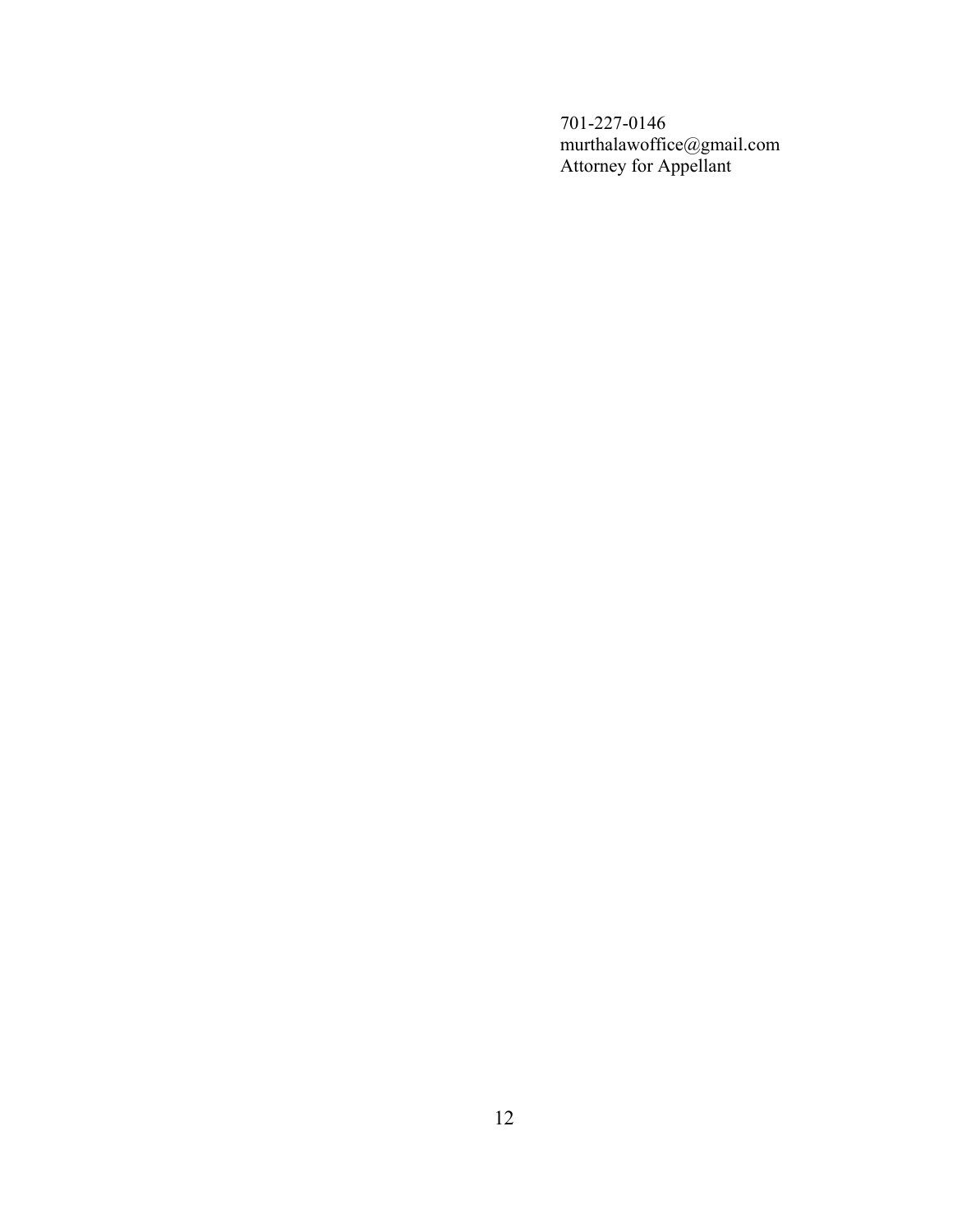#### IN THE SUPREME COURT

#### STATE OF NORTH DAKOTA

Flavia Brown,

Appellee/Plaintiff,

v.

Supreme Court Case No. 20190390 District Court Case No. 13-2019-DM-00014

#### **CERTIFICATE OF COMPLIANCE**

Nathanael D. Brown,

Appellant/Respondent.

[ $\P$ [19] The undersigned certifies that pursuant to N.D.R.App.P. 32(a)(8)(A), that the Brief of Appellant contains 12 pages.

[¶20] This brief has been prepared in a proportionally spaced typeface (Times New Roman 12 point font) using the software program Microsoft Office Word.

Dated: May 12, 2020  $\sqrt{s}$  Thomas F. Murtha IV

Thomas F. Murtha IV (06984) PO Box 1111 Dickinson ND 58602 701-227-0146 murthalawoffice@gmail.com Attorney for Appellant